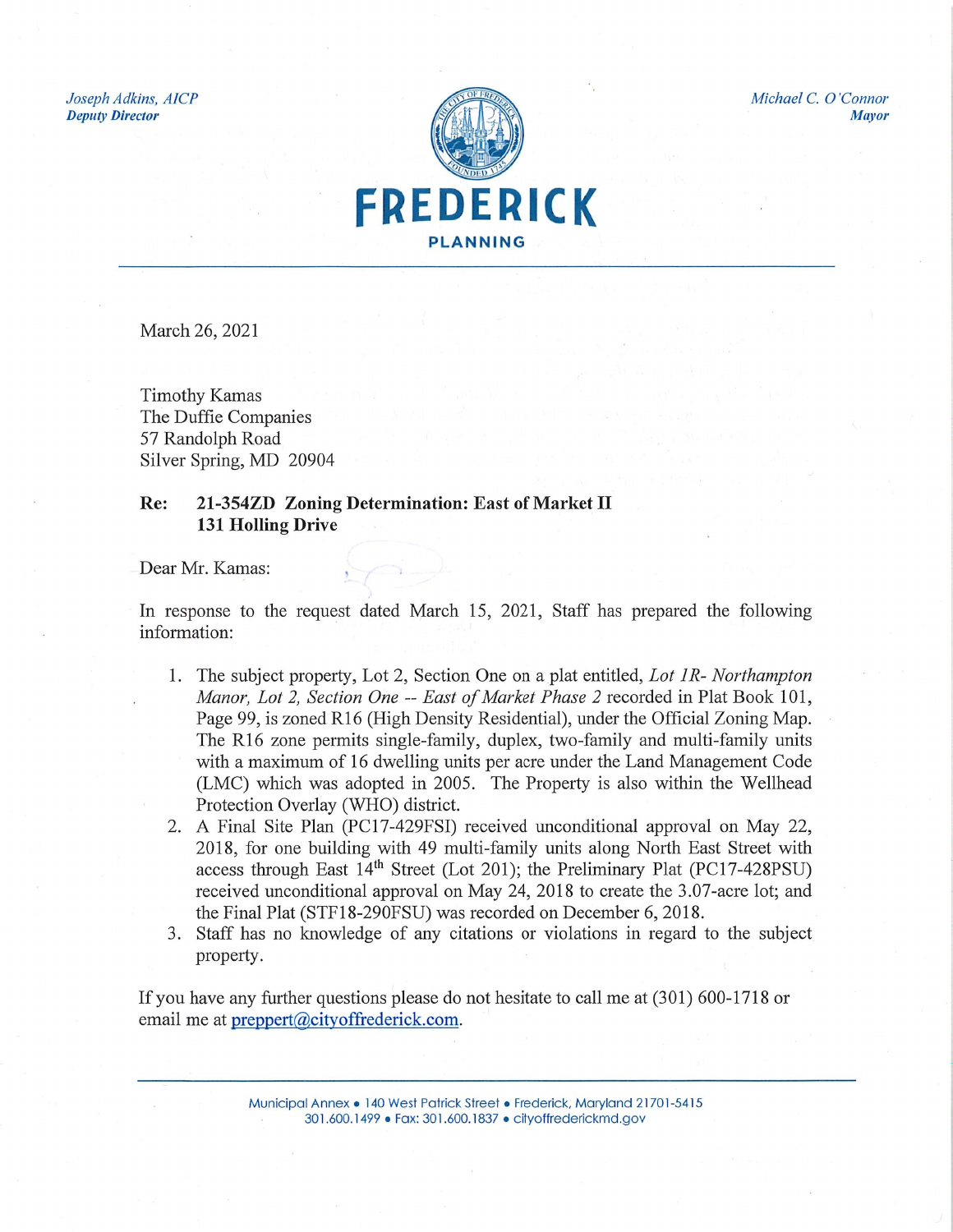The purpose of the service provided by the Zoning Administrator regarding determinations/interpretations is to identify the zoning of a particular property, to verify that a use is permitted or permissible in a specific Zoning District and to clarify and interpret the Land Management Code. Any questions regarding specific regulations and requirements for a site or sites' compliance with the Land Management Code not addressed in this letter shall not be the responsibility of the Zoning Administrator. It is the responsibility of the applicant, property owner and/or property purchaser to review the project site plan and the Land Management Code for compliance.

This determination applies solely to the referenced property and is not binding upon the City, the Zoning Administrator or any other official with respect to any other property. No person may rely upon this determination with respect to any property other than the referenced property. Please be advised that any person aggrieved, or any officer, department or agency of The City of Frederick affected by an order, requirement, decision, or determination made by an administrative officer in the administration or enforcement of the provisions of the Land Management Code may appeal said decision within thirty days to the Zoning Board of Appeals.

Sincerely,

Pam Reppert

Pam Reppert Planner III

In Concurrence,

Joe Adkins, AICP Deputy Director for Planning/Zoning Administrator

 $Cc:$ ZBA File